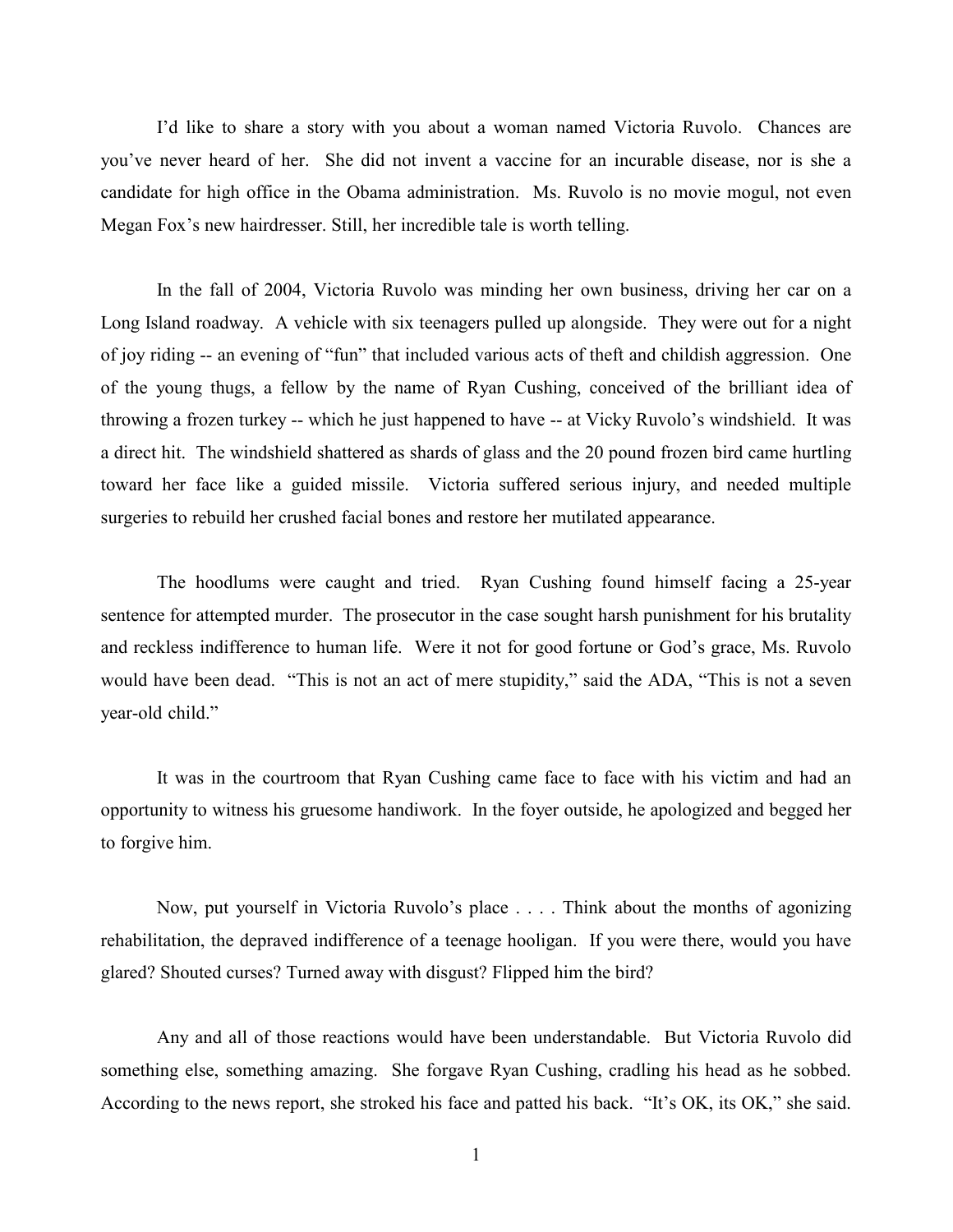"Just do something good with your life." At Vicky's insistence, the prosecutor granted Ryan Cushing a plea bargain: six months in jail and five years probation . . . considering the alternative, a considerable break for the young man.

Why? Why did she do it? Vicky stressed that her decision to forgive Ryan was not made blindly or passively. "I felt like I had someone's life in my hands," she said. "I had been through what I had to go through. I didn't want to see a life rot away in jail. I didn't see how that would help me move up and move forward."

Perhaps some of you are skeptical -- by shielding the young man from the consequences of his own actions, wouldn't this woman's forgiveness encourage more hooliganism? After all, nothing like a 25-year sentence in the slammer to teach a punk that crime doesn't pay.

Yet if Ryan Cushing had been incarcerated for a long period of time, chances are good that he would have learned more than a few unsavory skills behind bars. And, having served his sentence, it's likely he would have emerged from prison, not with a sense of personal shame, but with the feeling of having done the time for the crime. Punishment is *not* synonymous with repentance, a person can easily be compelled to pay his debt to society without a shred of remorse. Indeed, American society deems the penalty of law to be an acceptable substitute for contrition. Consider the rates of recidivism that follow time spent in so-called "correctional facilities." How often are prisons finishing schools for career criminals?

In Ryan Cushing's case, however, it was precisely because he so richly deserved serious punishment, yet was forgiven by his victim, that he was able to grasp not only the magnitude of his sin, but the enormity of the forgiveness granted him. That a bond came to exist between victim and assailant was a far stronger corrective than a lengthy stay in an 8 x 12 jail cell.

So what ever happened to Victoria Ruvolo and Ryan Cushing? Let's fast forward five years: Twice a month, Vicky talks to kids on probation enrolled in a local program. Called "TASTE", the acronym stands for **T**hinking errors; **A**nger management; **S**ocial skills; **T**alking;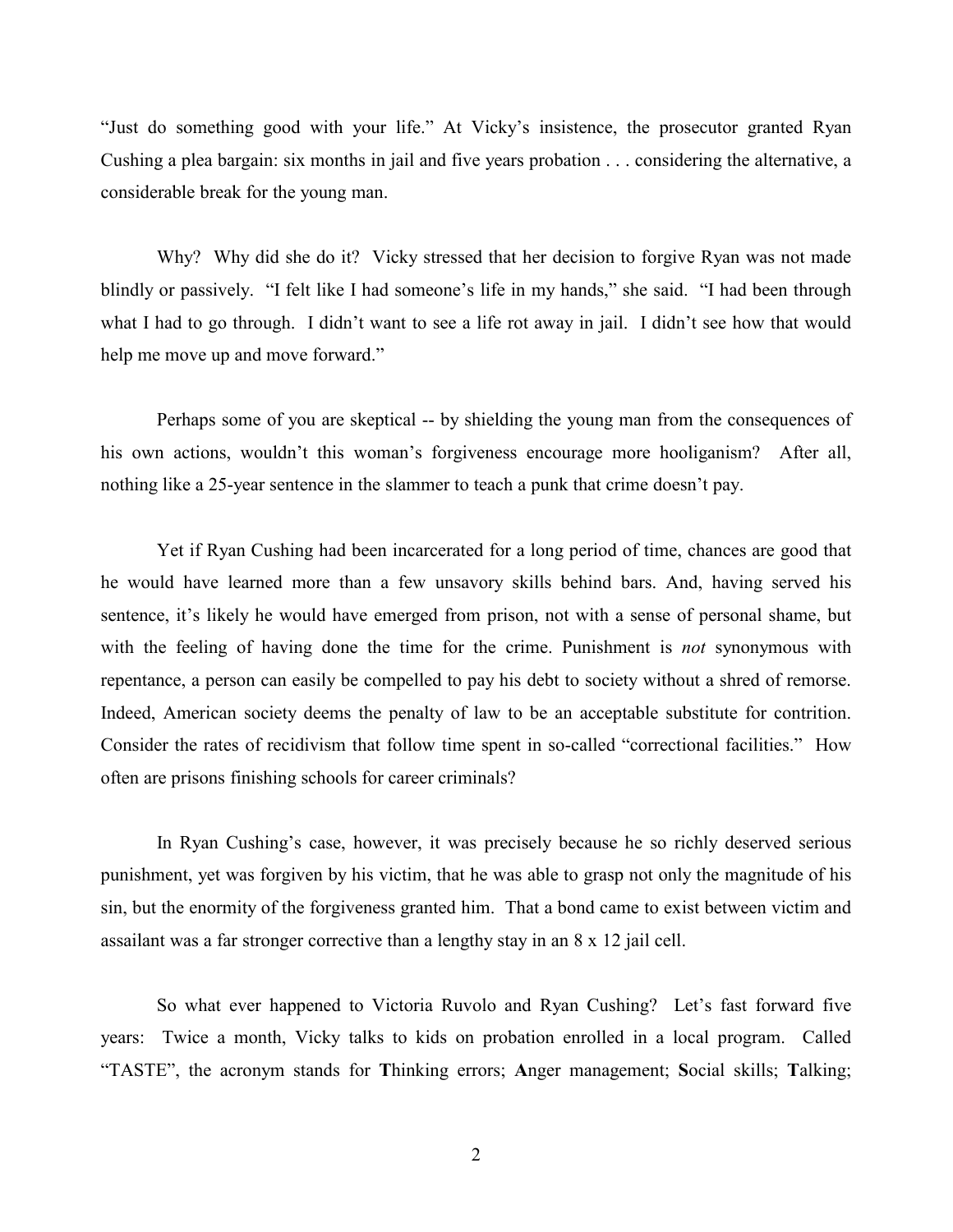**E**mpathy, and is designed for kids who have made mistakes. Each time she participates, the evening begins with a slide show of her life. Vicky watches as the image of her damaged face is projected on a large screen. The program's founder, lawyer and psychologist Robert Goldman, tells about the attack on Ms. Ruvolo and her decision to forgive Ryan Cushing. "What was she thinking?" Goldman asks. And then Vicky gets up and tells them exactly why she did what she did.

Ryan Cushing is now 22. He served a six month sentence in the Suffolk County jail and recently completed his probation. He has a full-time job, plans to complete his undergraduate degree, and is seriously contemplating a social work career with troubled teens. You see, as part of his community service requirement and at Victoria Ruvolo's insistence, Ryan was obligated to talk to kids in the TASTE program. He continues to participate, but now does so on a voluntary basis. "I keep going back on my own because I want to reach at least one kid a session in that room." he says. Vicky is never far from his mind. "She did a big thing. She did what a lot of people I know wouldn't have done. I owe her a lot," Cushing acknowledges.

Midrash offers an insightful parable into the nature of justice and mercy. Once upon a time, there was a king who owned cups made of delicate glass. Said he: "If I pour hot water into them, they will expand and shatter; yet if I pour cold water, they will contract and break." What, then, did the king do? He mixed hot and cold water, and poured it into the cups so they remained unbroken. So, too, when "The Lord God made earth and heaven" (*Genesis* 2:4). The Holy One said: "If I create the world exclusively with the attribute of mercy, its sins will be too many; but if I fashion it with the quality of justice alone, how long could the world last? So I will create the universe with both justice and mercy, may it long endure" (*Genesis Rabbah* 12:15).

The challenge, of course, is to find the proper balance between the two. When is justice called for, and when is mercy? The injuries we suffer may not be as dramatic as those inflicted upon Victoria Ruvolo, though in our minds, they're painful enough. Insults and humiliations, quarrels and betrayals of trust. To forgive or not to forgive, that is the question.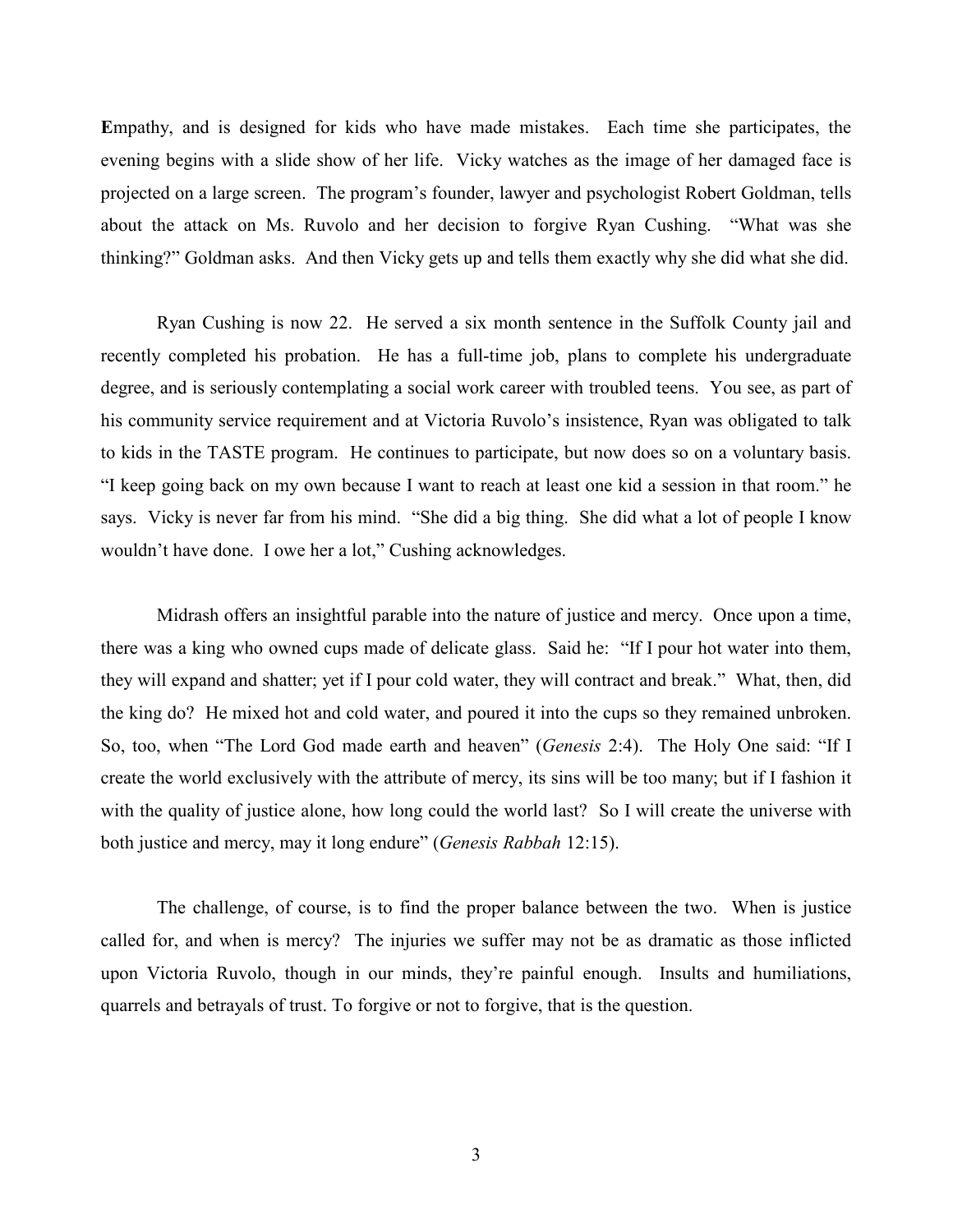"But, rabbi, she doesn't deserve my forgiveness; she hasn't earned it." -- I hear those words all the time. Yet a world of difference separates restitution and pardon. Compensation for wrongdoing can be judged and carefully calibrated; a person has either paid for his damage, or not. Forgiveness, however, cannot be correlated to an individual's misdeed so easily. To pardon means to let go of the hurt; it is a gesture of spirit, not a calculation of payment made. To forgive doesn't ask us to forget about justice, though it does require we forego vengeance; to give the offender a second chance . . . even when there's no way of measuring whether or not he has earned it.

Children will often talk about second chances as exercises in magic. For kids a "do over" is a way to expunge the record, to wipe clean the slate. When youngsters shout, "It's not fair! Let's do it over," what they really mean is, "Let's erase the problem and pretend it never happened."

Adults better understand, however, that second chances can't turn the clock back. The passage of time brings healing to wounds, but is unable to erase the scar tissue left behind. A wife cheats on her husband and is caught. The couple may decide to give their relationship a second chance. It may even be that they achieve a stronger, closer bond, but the memory of betrayal can never be fully erased. An alcoholic who's hit rock bottom finds a second chance through a twelve-step program. The life of a recovering alcoholic is a thousand times better than that of a drunk, but there's no going back in time. As a wise man once noted, "When a cucumber becomes a pickle, it can never return to being a cucumber again." Second chances can open the door to a new and improved world; what they cannot do, however, is to rewind life's video recorder, which is ultimately a good thing. How will we ever learn from our mistakes if we don't remember them, if there aren't consequences to teach us about how to be better? And that, my friends, is how justice and mercy work in tandem with one another.

You may recall that *Moshe Rabbeinu*, Moses our teacher, climbed Mount Sinai not once, but twice. With disgust he shattered the *luhot ha-brit*, the Tablets of the Covenant, when he descended from Sinai the first time and found our ancestors cavorting around a Golden Calf. Though God was angry and punished the people for their sin, the Holy One forgave Israel, and invited Moses to ascend the mountain again with a second set of tablets. As for the shattered pieces of the first set, they were never discarded, but placed in the Ark next to the whole set of tablets -- a perpetual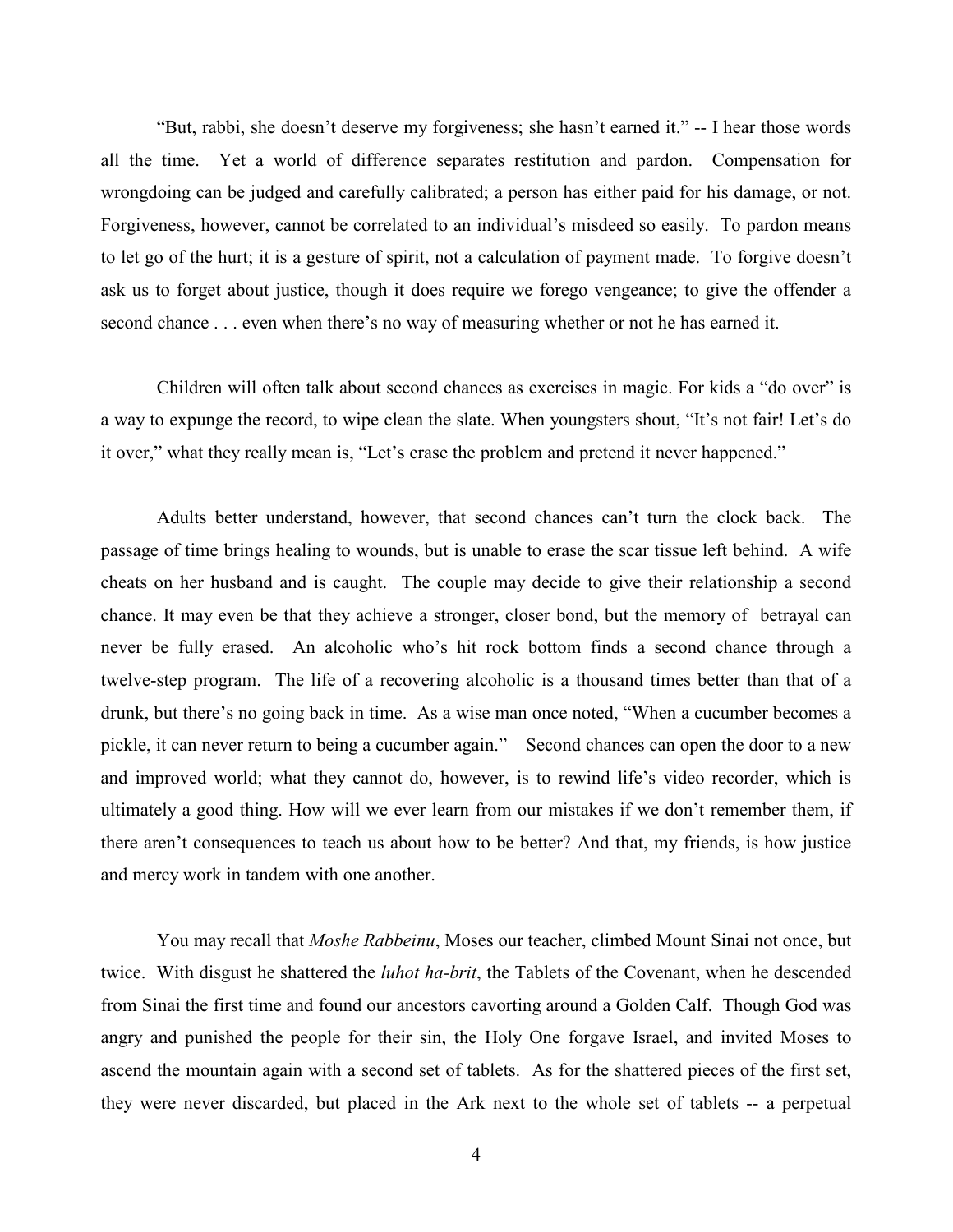reminder of a God who believes in second chances. Do you know the Hebrew date on which Moses came down the mountain that second time, bearing the new Tablets of the Covenant? Tradition teaches that it was on Yom Kippur, a day of judgment tempered by forgiveness.

From a theological standpoint, human beings deserve a second chance because no one does anything to earn a first chance. You heard me right: people deserve a second chance because no one does anything to earn a first chance.

The operative word here is "earn." I don't pretend to understand how God rewards the righteous or punish the wicked; There certainly are good people who don't deserve their suffering, innocent children who die for no reason. These facts are undeniable. But beyond the many good people who don't deserve their pain, there are millions and millions of us who haven't earned in any demonstrable way the ordinary miracles of our daily existence. Each day the average adult inhales and exhales more than 21,000 times; each day our hearts beat more than 100,000 beats. Should either of those vital operations cease, that's it -- game, set, match. Over-and-out. Done.

Is there any one here who can explain how he daily earns those 100,000 heart beats? What did any of us in this room do to deserve to be born? What did any of us do to earn the gift of waking up this morning, or yesterday, or the thousands of mornings before that? OK, you're a law abiding person -- you mind your own business, you pay your taxes, you try to help people. Maybe you wrote a check to a charity yesterday, volunteered an hour of your time for a good cause, maybe you even helped an elderly lady across the street. Does that mean God <u>owes</u> you another day on earth, another day of health, another day of food, another day of family?

There are other days when our behavior is far less admirable. Perhaps you made a promise that you didn't keep, engaged in gossip, knew the supermarket checker made a mistake in your favor but said nothing, deliberately turned away from the opportunity to perform a *mitzvah*. Surely there are days, and many of them, when our withdrawals from life's bank of goodness exceed our deposits. Yet somehow we *still* wake up the next morning and get out of bed. There's still food in the refrigerator and a roof over our heads. The sun may even be shining. The Psalmist got it right: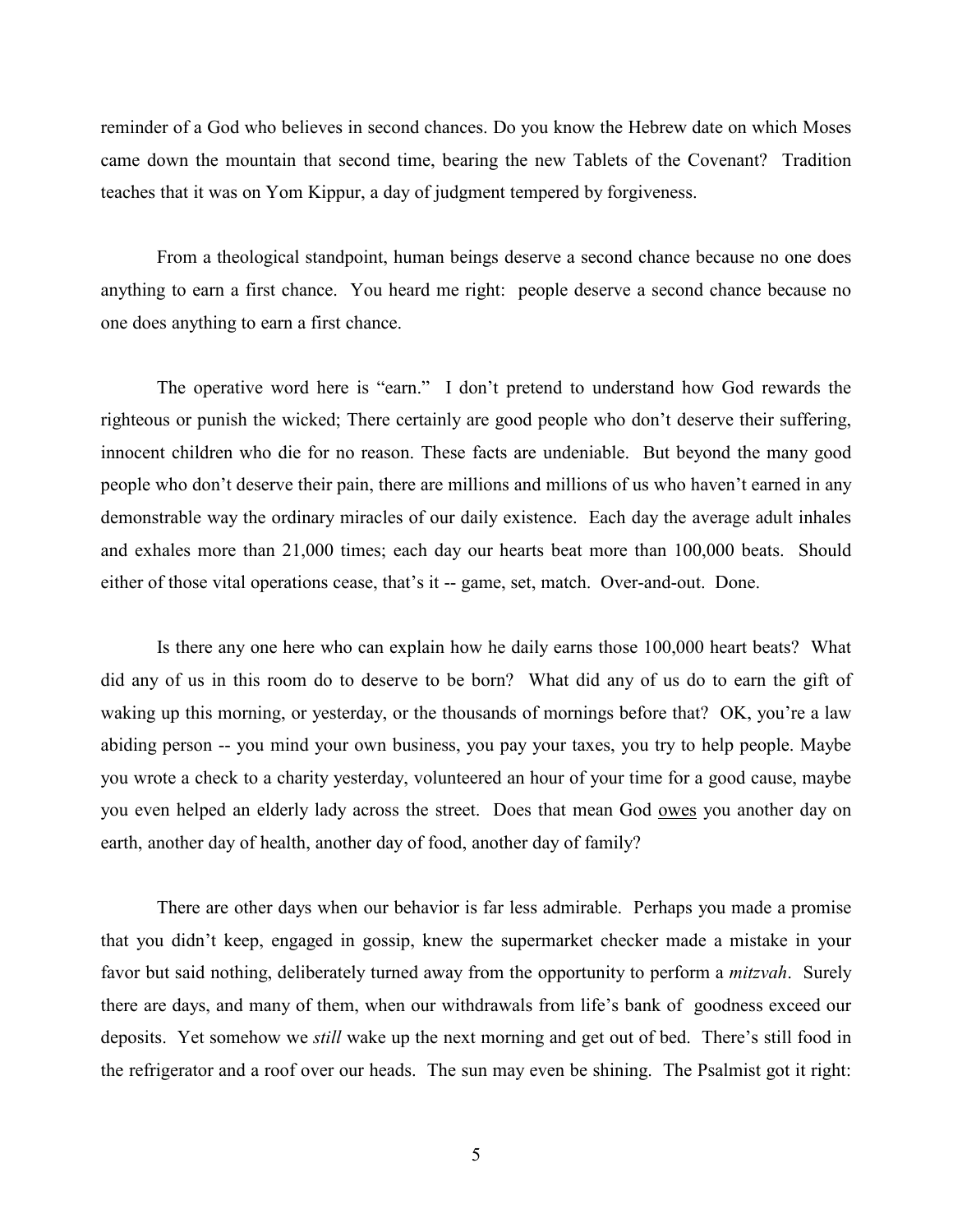"?אם עונות תשמר יה ה' מי יעמד -- Who could survive, Lord, if you kept count of every sin" (*Psalm* 130:3). Given our inevitable flaws and failures, are we really arrogant enough to claim that God owes us the countless blessings of daily life?

Our liturgy contains a beautiful prayer recited upon awakening in the morning. I have come to recite it each morning because it helps remind me that every day God gives me is a free gift. I am grateful -- מודה אני לפניך, מלך חי וקים, שהחזרת בי נשמתי בחמלה, רבה אמונתך to You, living, enduring Sovereign, for restoring my soul to me in compassion. Faithful are You beyond measure."

Of course, God's beneficence exceeds the simple fact of our ability to get out of the bed in the morning. The smile of a loved one; the birth of a child; the taste of chocolate ice cream; the smell of an ocean breeze; the sight of a rainbow. The morning service puts it well, "המחדש ה בטובו בכל יום תמיד מעשה בראשית -- God, in His goodness, renews the work of Creation day after day." Friends, we haven't earned a first chance, like a kind of paycheck. These are free gifts from the God who fashioned us; they are ours to enjoy with no strings attached.

Judaism preaches the notion of *imitatio deo*, imitating the divine. As God is an אל מוחל jkuxu -- a God of pardon and forgiveness, so must we be. Time and again in the Torah, God forgives humanity for its frailty -- "For God knows how we are formed; He is mindful that we are dust" (*Psalm* 103:14). Think about it -- it's God who creates Yom Kippur -- for our sake, not for His! In a world in which God generously gives us so many unearned gifts, in a world where the good Lord cuts us so much slack, it seems perfectly reasonable for the Almighty to expect us to extend a certain generosity of self to others. When we realize how little we do to earn the blessing of a first chance, real gratitude to God requires that we be willing to offer God's other children a second chance . . .And maybe they haven't earned our forgiveness, but be honest: have you really earned yours?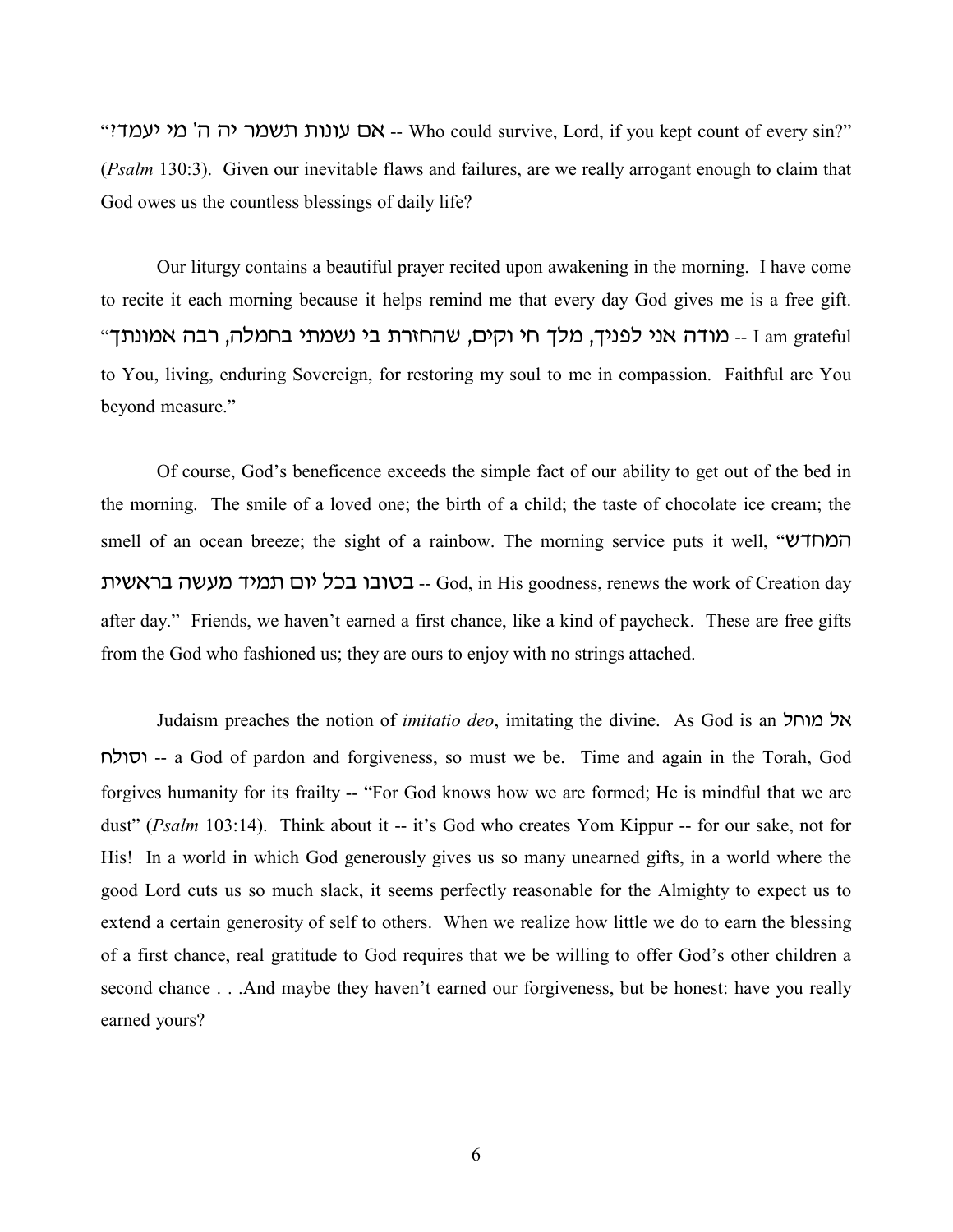Consider this commandment of the Torah: "לא תקם ולא תטר את בני עמך, ואהבת

'כלרעך כמוך אני ה-You shall not take vengeance or bear a grudge against your fellow; Love your neighbor as yourself" (*Leviticus* 19:18). The great 20th century Jewish philosopher, Martin Buber, saw a vital connection between the first and second parts of the verse -- to refrain from taking vengeance or bearing a grudge is equivalent to loving one's fellow as oneself. There is a symbiotic relationship between self-care and caring for others.

In the end the desire to get even or hold a grudge doesn't simply hurt the other person, it also corrodes our own souls. Grudges are a kind of spiritual cancer, over time they can slowly poison even healthy emotional tissue. Indeed, both the *Journal of Behavioral Medicine* and the *Journal of the American Psychological Society* in recent years have featured reports on the physiological effects of grudge-holding. In a 2001 article on the subject, the researchers concluded, "Unforgiving thoughts prompted . . . significantly higher electromyogram (EMG), skin conductance, heart rate, and blood pressure changes from baseline. Forgiving thoughts prompted greater perceived control and comparatively lower physiological stress responses." Plain and simple, in all my years as a rabbi, I have never ever seen a human being benefit from the refusal to let go of anger, a determination to hold on to resentments no matter the cost.

Maimonides teaches, "אסור לאדם שיהיה אכזרי ולא יתפייס, אלא יהיה נוח לרצות וקשה לכעוס-It is forbidden for a person to be hard-hearted and unforgiving; rather, we should be easy to appease and difficult to anger." Jewish law maintains that, having been rebuffed after sincerely asking for pardon three times, we are no longer held liable for our our wrongdoing. Instead, the unforgiven sin is transformed into a transgression for the one who obstinately refuses to let go of his resentment. Grudges take on a life of their own, and when we deny another person forgiveness, we're actually denying ourselves the opportunity for a second chance. And in the end, that's why Vicky Ruvolo forgave Ryan Cushing. She had no say in the suffering inflicted upon her; but whether or not to continue to define herself as a victim, that *was* up to her. "I didn't want to have anybody else control my life. I put myself back in charge."